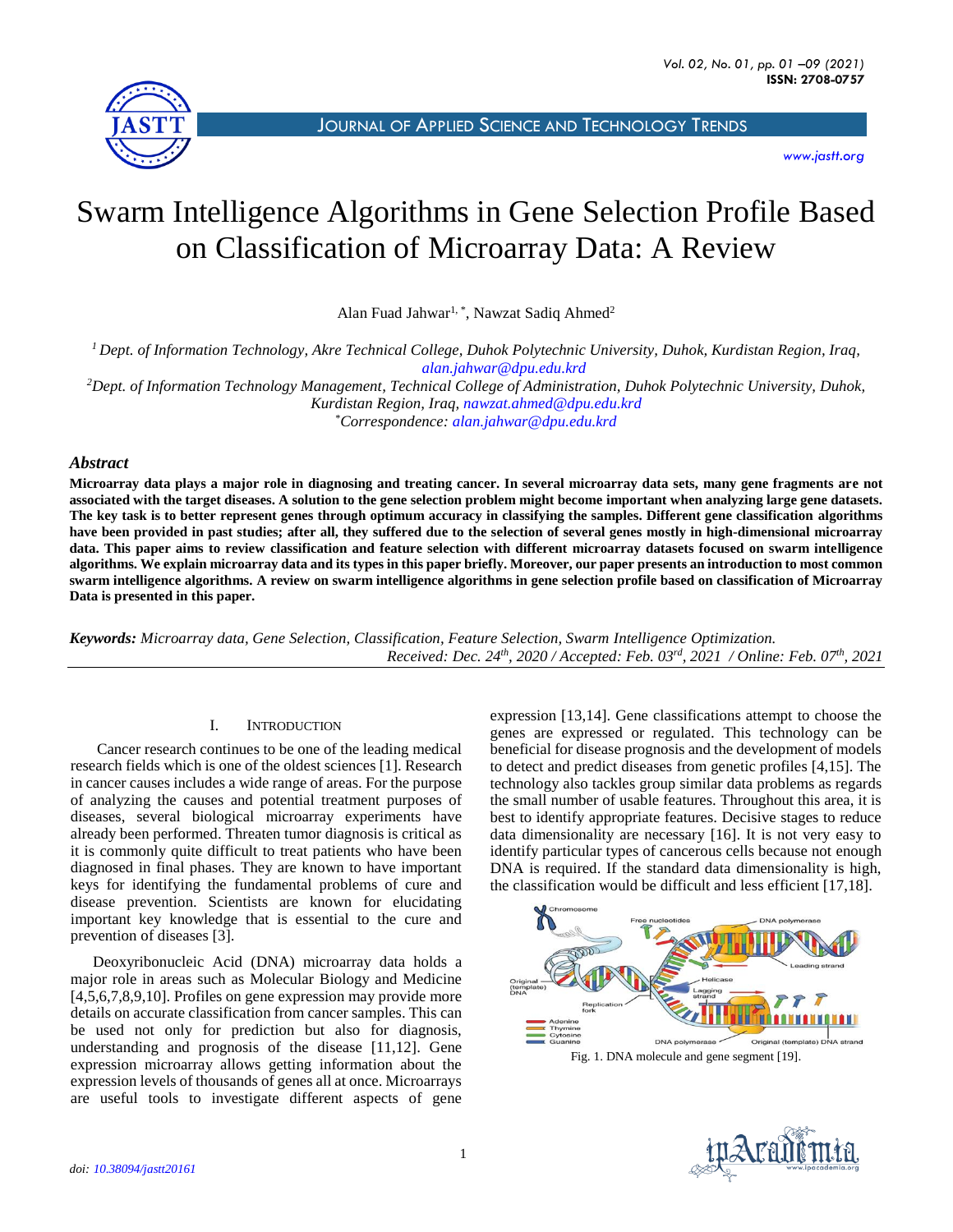Cancer classifications are included in characteristics of the tumors and not on their areas. Tumors may grow wherever they like in any cell type, and this contributes primarily to the fact that the classification of brain cancer is so difficult. Decisive stages to reduce the data dimensionality are necessary [20,21]. Several other genetic markers of glioblastoma ability to survive have been identified in the recent study [22,23,24,25].

Feature selection (FS) is a pre-processing step that aims to improve performance and to facilitate classification and clustering processes. FS is a kind of multi-objective optimization problem. Its goal is to minimize feature size and maximize classification or clustering performance. FS methods are generally classified into three categories: filters, wrappers, and hybrid methods. In filter approaches, features are ranked according to a specific criterion like Chi-squared test, information gain etc. and those with high rank are selected. Wrapper methods evaluate the performance of feature subsets using a learning algorithm. The features in subsets can be selected sequentially [26,27].

Swarm intelligence (SI) is cooperation between information-bearing particles, each of which is ruled by a different kind of algorithm. Typically, so called SI structures are made up of multiple agents, the way of which is that of a wide population of basic agents that are in contact with one another and with the world. The inspiration tends to come from nature, particularly from biological systems. The agents have very basic laws that are rigidly enforced for any specific one, and while there is a structured command system that governs what the individual agents do throughout their lives, each agent is an independent agent that determines when to communicate with another agent and when not to, contributing to a group action that is unfamiliar to the individual agents. (In the wild) some examples of social intelligence involve ant colonies, bird flocking, animal herding, bacterial development, and fish schooling [28].

In terms of classification accuracy, Particle Swarm Optimization (PSO) is effectively selected compared with other existing selection methods. From the review [28,29,30,31,32] PSO's potential benefits for the feature selection are as shown in:

- PSO seems to have a strong ability to discover until the ideal cure is found. Different parts of the solution are being explored.
- PSO is super beneficial when selecting functionality because the particle swarm has memory, and all particles understand the solution while flying in an area of the problem.
- The reason the cost of implementing PSO is low is that it can be implemented very easily.
- PSO performs to connect ideas from different fields into a solution.
- PSO could also represent discrete and binary data.
- PSO is faster and more efficient than other feature selection technique and therefore does not involve complex vector math.
- PSO is a simple algorithm that is practical and effective, leading to promising results.

• PSO's efficiency is nearly unchanged by the problem dimension.

# II. MICROARRAY DATA

According to Global Burden of Cancer, colon cancer is the second most common type of cancer deaths in the world. It is believed that in three American men and one in five American women will develop colon cancer in their lifetime [33,34]. Microarray technology has created a large microarray data collection reflecting gene expression developed from tissue and cell samples obtained. Gene expression data normally receives thousands of genes (sample). Therefore, these data are well known for their high, detailed, and broad range of detail [35,36]. Microarray evidence was instrumental in cancer detection and classification. Most microarray data sets contain thousands of genes, but there are a significant number of genes that do not make any effect on diseases. Intelligent algorithms to select genes are necessary because of microarray technology [37,38]. Microarray technology is an approach to explain the gene-by-gene interactions of genes. In addition to it, the microarray technique can quantify genes activity from the entire genome into one experiment [37,39].

Dementia is a broad group of brain illnesses leading to a decrease in cognition and memory capabilities on a long-term basis and often gradually. Common dementia is this type of form Alzheimer's Disease (AD), that represents 50% of cases [40]. A combination of clinical criteria such as neurological analysis, mental state evaluations and brain imaging is used for preliminary diagnosis for AD [41]. The tests of biomarkers such as amyloid-beta protein, tau protein expression of the Cerebrospinal Fluid (CSF) [42]. However, the procedure is both invasive and the CSF is obtained by lumbar punctures that are painful. Furthermore, the diagnosis of early stages of Alzheimer's or those with mild cognitive impairment may be stressful Mild Cognitive Impairment (MCI). Consequently, non-invasive biomarkers are important to develop, so that the early start diagnosis of AD or MCI may be done to preserve normal brain function [43].

The most common types of cancer in the human body are Leukemia [44]. Leukemia is a cancer of the blood-forming white cells in the marrow. WBC will be present in the blood of patients with cancer and is fatal. Leukemia can be categorized into two (2) types: chronic or acute leukemia. These types were classified based on when the disease starts, and the damage gets worst. Usually, chronic leukemia strikes individuals progressively and as it gets worse it compromises the adult or the elderly. For acute leukemia rapidly becomes critical condition and usually occurs in children. For a person affected by chronic leukemia, it will not appear at early stages as the stage of malignant cancer and thus the person will not have early signs and symptoms for the disease [45]. Chronic Lymphocytic Leukemia (CLL) and Chronic Myelogenous Leukemia (CML) are two kinds of leukemia that are a cause of blood cancer [46].

In early stage of acute leukemia, the irregular cells cannot damage the white blood cells. In the first stage, the leukemia cell increases rapidly and unregulated. Acute Lymphocytic Leukemia (ALL) and Acute Myelogenous Leukemia (AML)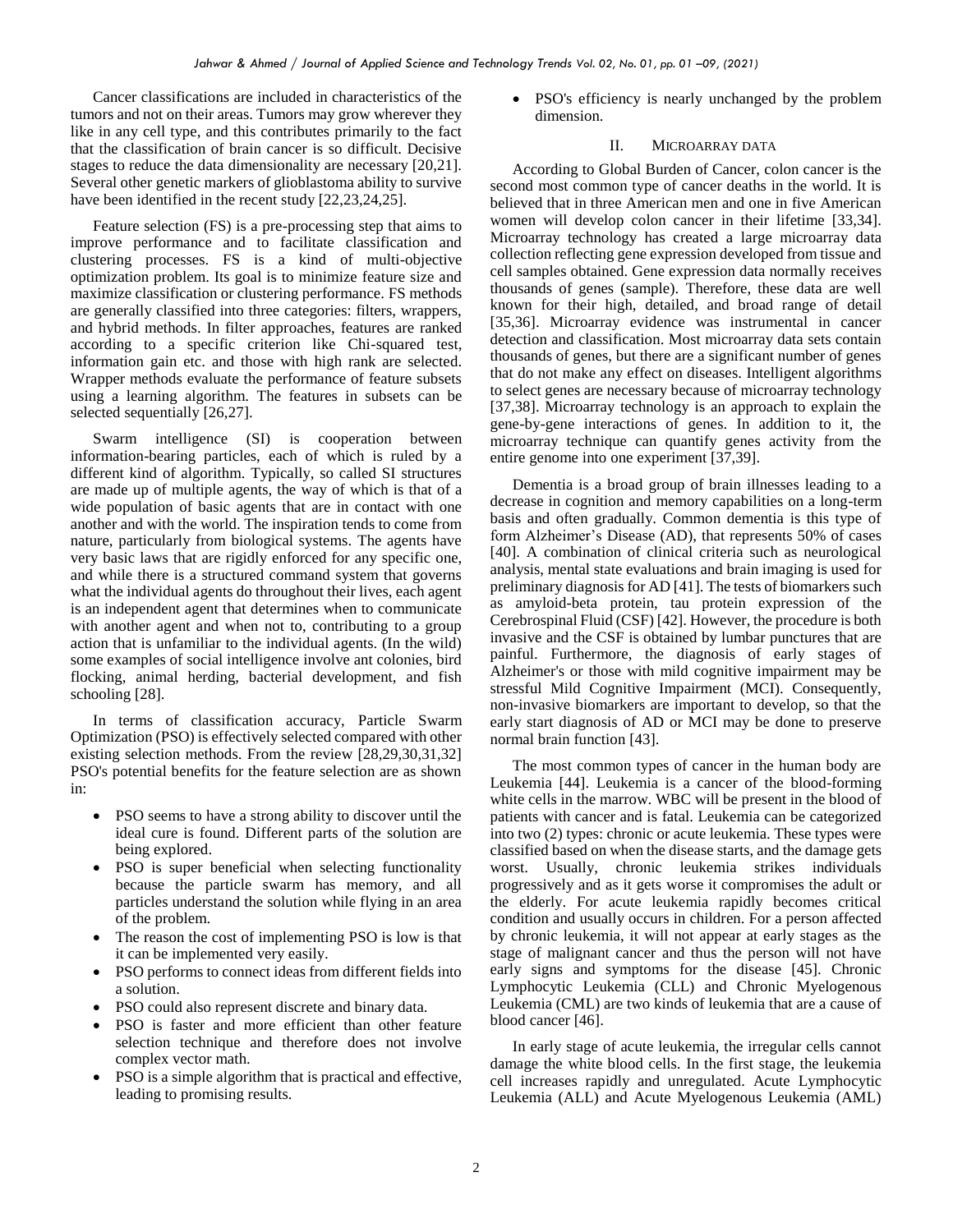are two main types of leukemic (AML), "Fig. 2", "Fig. 3" indicates the sample of blood microscopic images with different types of leukemia [45]. "Fig. 4" shown visualization of the process in microarray analysis.



Fig. 2. (a) ALL. (b) AML [45]



Fig. 4. Visualization of the process in microarray analysis [47]

Optimization algorithms are widely used in several different fields of study, including bioinformatics, biotechnology and biomedicine, which has been used to fix many different problems. Optimization as stated by Banga [48].

## III. SWARM OPTIMAZATION

Swarm intelligence is derived from the swarming behavior of contributes. Group dwelling allows organisms to solve the problems which entities cannot or cannot address. Therefore, swarm intelligence is an intelligent way for individuals to solve it to further shortcomings [49,50,51,52].

#### *A. Particle Swarm Optimazation (PSO)*

One of the latest metaheuristic techniques has been developed by Eberhart and Kennedy in 1995, is the PSO which is a stochastic global bird flocking technique inspired by social behavior. The algorithm models the study of a problem area by an individual or particle population. In PSO, there are a series of possible solutions such as particles [41,53]. The most popular algorithm on the PSO [54]. This was inspired by collective intelligence birds [55]. The PSO's key feature is the easy way to exchange information, based on a few equations, between agents. Here, a particle is called an agent and a group of them form a swarm. The particles of swarm change their positions based on the best location obtained (collective experience). The efficiency of the agents is assessed using a fitness function as normal. This pattern allows the emergence of global behavior from distinct individuals [56]. In an optimization problem, the motions of the particles indicate various solutions to that problem. However, in clustering, it depends on whether the class is more accurate [57,58,59].

Optimization of Particle Swarm is a heuristic algorithm focused on social behavior experiment, as suggested [60]. PSO is originally applied to mimic the behavior and data exchange of flying birds to solve the issues. Fig. 5 shown the flowchart of general PSO algorithm.



Fig. 5. Flow Chart of General PSO Algorithm [61].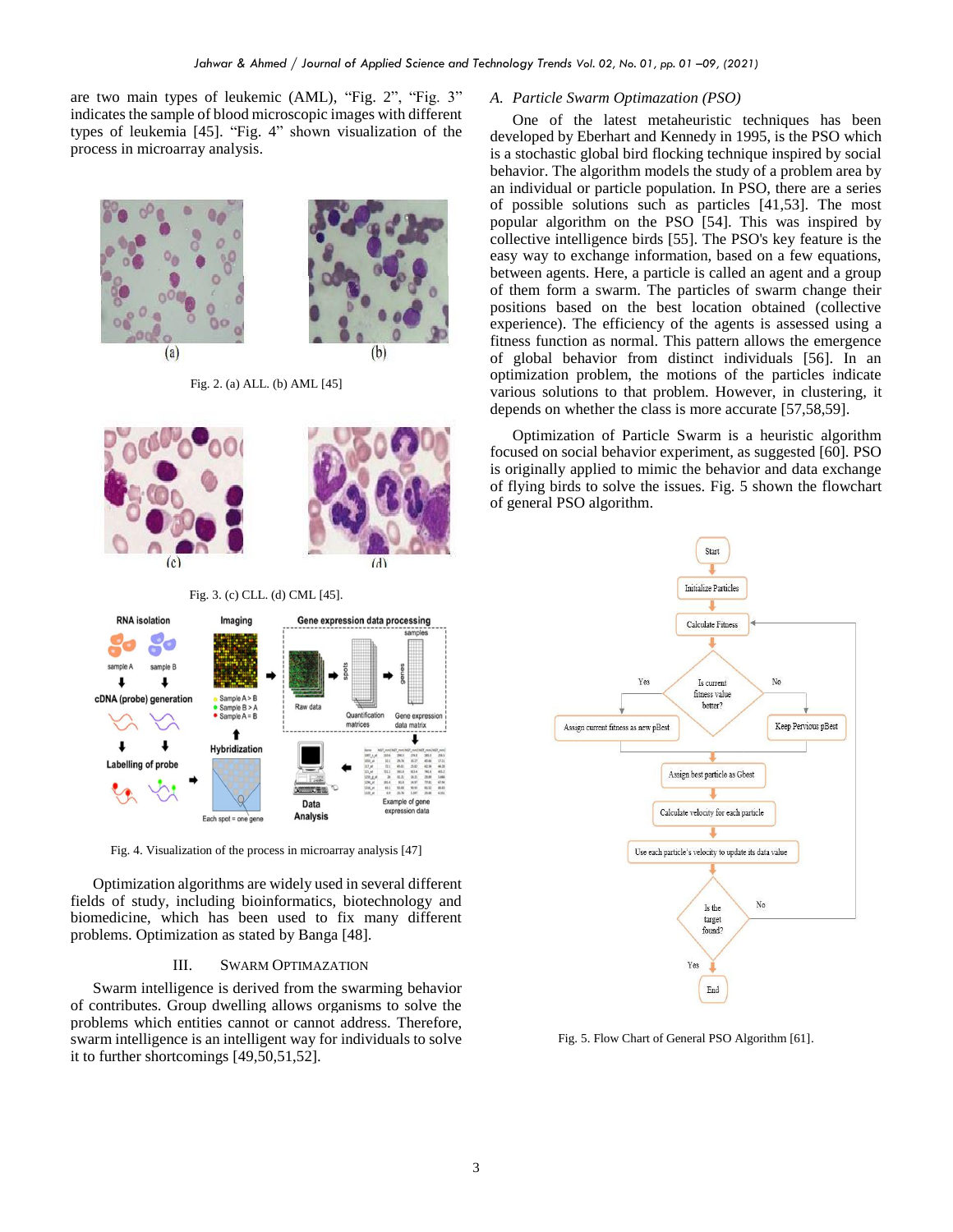# *PSO PSEUDO CODE*

# *Stage 1: Initialization*

The PSO is begun by a set of initial population. The primary population is particles by random positions and velocities.

*Stage 2: Evaluation* 

For each particle, its fitness value is computed. Check each particle's fitness value one through one. Evaluate by the present best fitness value.

*Stage 3: Compare for Obtain to Pbest*

Evaluate and compare every particle fitness evaluation by the current particles to get Pbest.

*Stage 4: Compare for Obtain to Gbest* 

Evaluate and compare fitness evaluation by the population's overall previous best to get Gbest.

*Stage 5: Calculate of Function*

Calculate of flowing functions for all particles.  $Vid = w*Vid + rand() * (Pid - Xid) + C2 * rand() * (Pid - Sid)$ 

 $Xid) Xid (K+1) = Xid (K) + Vid (K+1)$ 

#### *Stage 6: Stopping criteria*

In this step, the stage 2 and 5 are iterated till the predefined number of generations has been achieved. The best answer can be generated after termination [61].



Fig. 6. The mechanism to handle particles movement [62].

One can observe that there have been three routes through which the particles move: inefficiency, cognitive and social. (see Fig. 6). To determine how far the particle moved, length it travelled in three different directions is considered [62].

# *B. Artificial Bee Colony (ABC)*

The Artificial Bee Colony Algorithm was introduced in 2009, which is a swarm-based heuristic method. ABC is a multi-dimensional optimization algorithm that imitates the foraging behavior of bees. According to this algorithm, the purpose of the bees is to maximize the number of nectar sources and minimize the distance of the sources. For optimization problems, sources are represented by vectors. The vector dimension is the parameter number of the problem. Each source is a possible solution to the problem, and the source quality is represented by the amount of nectar; this is called the fitness value. Each source has a trial value and is set to 0 in the initialization phase. When a source is improved, this value remains the same; otherwise, it is incremented by 1. A colony has three types of bees: employed bees, onlooker bees, and scout bees. There is an equal number of employed and onlooker bees, whereas there is always a single scout bee. The algorithm

includes four steps [63,64]. See "Fig. 8" the typical behavior of honeybee foraging.



Fig. 7. Typical behavior of honeybee foraging [65,66]

## *C. Ant Colony Optimazaion (ACO)*

Ant colony algorithm has been successfully implemented for solving complex optimization problems. An ant colony algorithm, which was inspired by ants who collect ant corpses and sort the ant larvae. Ant colony clustering has been successfully applied to numerous fields including image segmentation, text classification, and stock price prediction. While the classical ant colony algorithm has proved its usefulness in a variety of situations, it has drawbacks that need to be addressed. Some modifications are made to address these problems [67]. The flowchart of ACO algorithm shown in "Fig  $8"$ .



Fig. 8. Flowchart of ACO [67].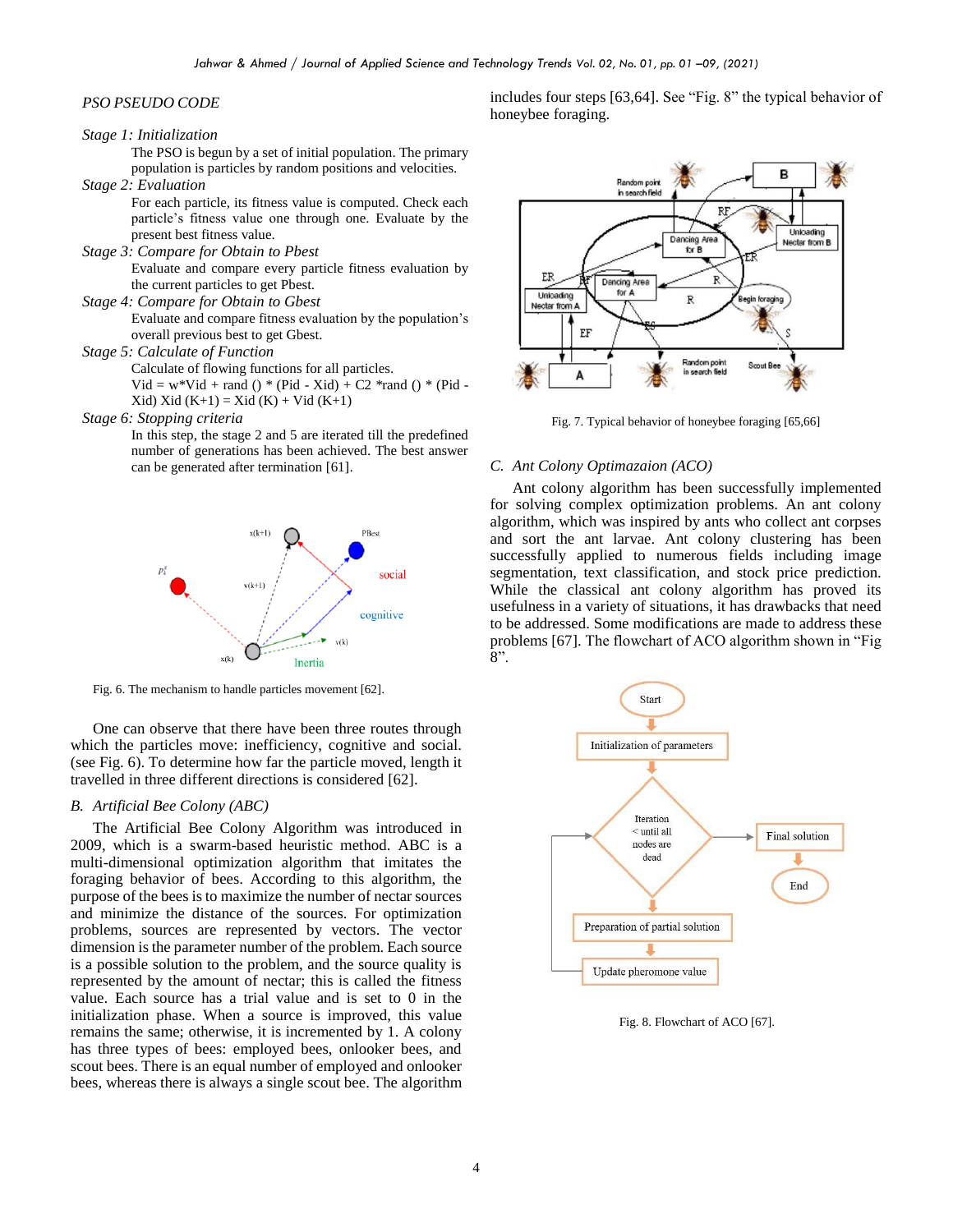## IV. RELATED WORK

Several researchers utilized evolutionary computation to develop solutions for selection problems. Lately, metaheuristic algorithms are used to carry out genetic selection, and their implementation has been studied. Despite the several methods suggested for gene selection, however, many other of them are, however, affected by local optimal stagnation problems and high calculation cost, which therefore cannot guarantee the optimal and significant use of metaheuristic algorithms in a huge search area of identified genes [68,69,70]. The researcher in [71] introduces the method for feature selection of Qualitative Mutual Information (QMI). In QMI, Random Forest Calculation is done, which separates correlated characteristics and reduces the gene redundant data. To label off the genes which are irrelevant, mutual information was utilized. MI tries to uncover each class variation on the variable. Random forest is an option for calculating the preference score in a time-intensive way, and there is a high chance of overfitting. The developed by [71] Considerable noise factor exists in the data; certain functions will be biased. This study discusses an enhanced version of cuckoo search and how it compares with cuckoo search and with harmony search.

However, in cuckoo search, more than one limit needs to be improved to make the algorithm work better. But the proposed [72] Cuckoo searches showed credibility only as a feature with

minimum features and evaluated. on the KNN classifier with an average accuracy of 99.13 percent of the data. Among the most often used methods for feature selection in particle swarm optimization, and previously, it has been advanced., it has been introduced by [73,74,75] for microarray data. Reference [54] using PSO for best fit functionality. PSO investigates the space for features and the number of features in the breast cancer data to select significant features. While [57] Pearson's correlation coefficient with PSO compared with Genetic Algorithm (GA) and a comparison between PSO and BPSO. Proposed by [55] proved Binary Particle Swarm Optimization (BPSO) has a better performance compared to GA for FS. Here, to handle different variables, BPSO is introduced for this research. While the authors in [56]. The authors used Multi-population Particle Swarm Optimization (MPSO) for feature selection to classify significant genes. MPSO develops searches better when compared to PSO. This is due to the PSO weakness that continues to fall into the local optima pit as well as the inability to try more varied solutions. Other than PSO, [57] He implemented ABC technique to choose the best genes for each binary optimal solution.

ABC becomes imitative of the bees' behavior, and the bees are to maximize the number of sources of nectar while reducing the path length of them. Introduced by [76], feature selection is an optimization involving multiple objectives, which enhances

|  | TABLE . I THE REVIEW OF SWARM OPTIMAZATION ALOGORITHMS FOR MICROARRAY DATA CLASSIFICATION |
|--|-------------------------------------------------------------------------------------------|
|  |                                                                                           |

| Ref. | Year | <b>Methods</b>                                                                                                                 | <b>Problems</b>                                                                                 | <b>Datasets</b>                                                                                                                  | <b>Results</b>                                                                                                                                                                                     | <b>Feature Selection</b>                                                                                                         |
|------|------|--------------------------------------------------------------------------------------------------------------------------------|-------------------------------------------------------------------------------------------------|----------------------------------------------------------------------------------------------------------------------------------|----------------------------------------------------------------------------------------------------------------------------------------------------------------------------------------------------|----------------------------------------------------------------------------------------------------------------------------------|
| [82] | 2020 | Their<br>hybrid<br>multi-objective<br>cuckoo<br>search<br>algorithm<br>was<br>developed<br>using<br>evolutionary<br>operators. | Investigate<br>and<br>select<br>relevant<br>with<br>genes<br>maximum<br>accuracy.               | Ovary<br>$\bullet$<br>Lung<br>$\bullet$<br><b>SRBCT</b><br><b>CNS</b><br>$\bullet$<br>DLBCL<br>Prostate<br>$\bullet$<br>Leukemia | Ovary 97.5%<br>٠<br>Lung 93.7%<br><b>SRBCT 100%</b><br>CNS<br>73.7%<br>٠<br><b>DLBCL 94.5%</b><br>Prostate 92.2%<br>$\bullet$<br>Leukemia 98.8%                                                    | Evolutionary operators.                                                                                                          |
| [83] | 2020 | • PSO-SVM.<br>• PSO-ENSVM.                                                                                                     | To choose the best<br>subset of genes and<br>reduce<br>the<br>dimensionality of<br>the results. | Prostate<br>$\bullet$<br>Lung<br>$\bullet$<br><b>Breast</b><br>Colon<br><b>Breast</b><br>٠                                       | PSO-ENSVM is better<br>than PSO-SVM and SVM<br>with RBF kernel.                                                                                                                                    | PSO-ENSVM.                                                                                                                       |
| [84] | 2020 | • Relief-F.<br>• Fishers<br>Score.<br>• Information<br>Gain.<br>$\bullet$ SNR                                                  | high<br>causes<br>It<br>computational<br>complexity<br>and<br>low accuracy.                     | • Prostate                                                                                                                       | SNR with WOA 99.48%<br>Relief-F test with MBOA<br>99.22 %                                                                                                                                          | Wavelet.                                                                                                                         |
| [85] | 2020 | $\bullet$ GA<br>RF<br>$\bullet$                                                                                                | high<br>dimensionality<br>and low sparsity<br>issues by feature<br>selection.                   | $\bullet$ Colon<br>• Leukemia<br>$\bullet$ DLBCL<br>• Ovarian<br><b>CNS</b><br>٠<br>Prostate<br>٠<br><b>Breast</b><br>٠          | Colon 96.77%<br>$\bullet$<br>Leukemia 100%<br>100%<br><b>DLBCL</b><br>٠<br>100%<br>Ovarian<br>93.33%<br><b>CNS</b><br>$\bullet$<br>98.04%<br>Prostate<br>٠<br>86.60%<br><b>Breast</b><br>$\bullet$ | A multiple filter and GA wrapper-<br>based hybrid approach (MF-<br>GARF) that incorporates Random<br>forest as fitness evaluator |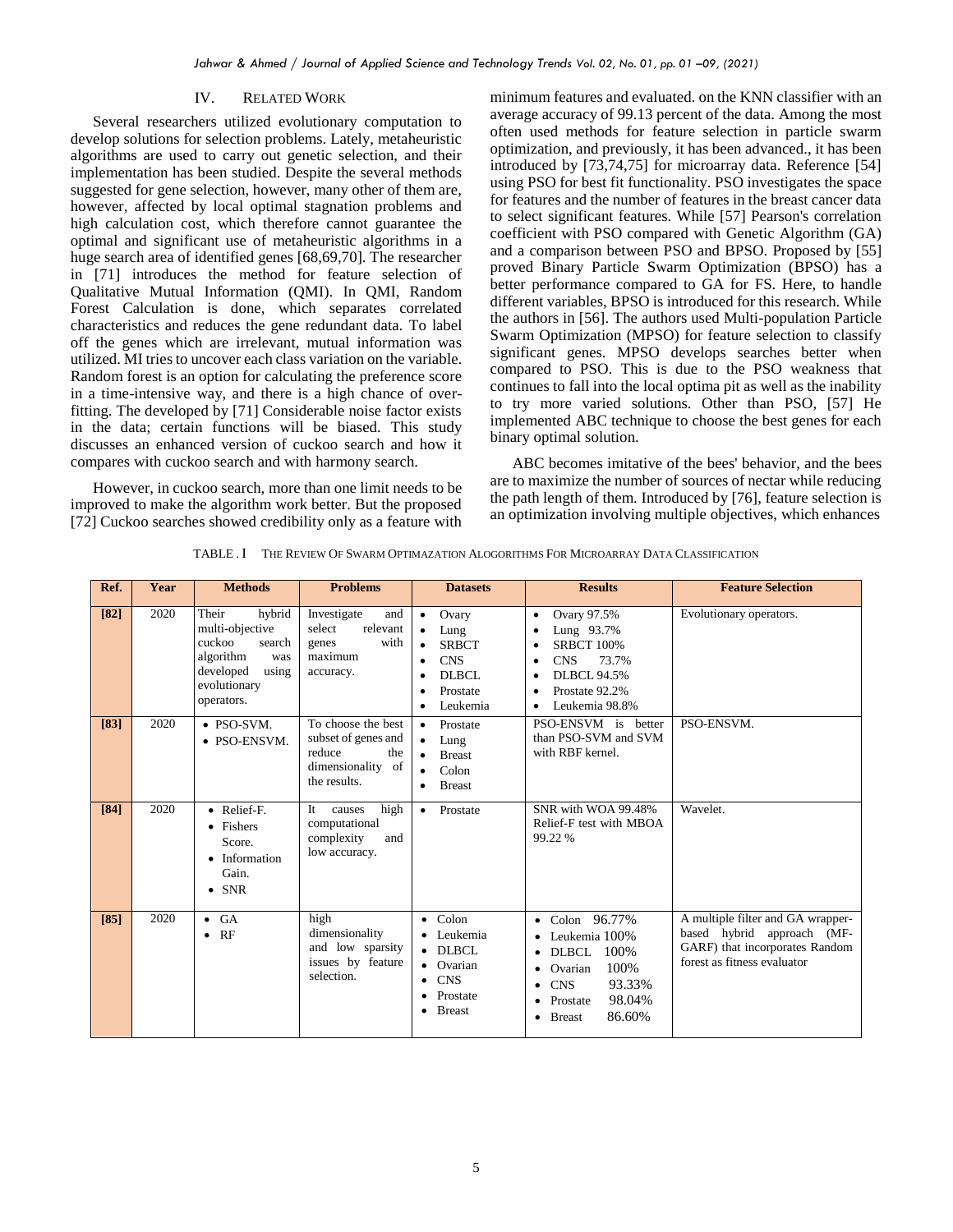| [86]   | 2020 | <b>DSSA</b> Combined<br>with KNN                                       | Population<br>diversity and local<br>adaptation<br>to<br>feature selection.                                                                                                                                                                                                                                  | DSSA was tested<br>23<br>datasets<br>on<br>compared with the<br>original SSA.                | Several algorithms had<br>been compared by a single<br>way (PSO, GA, ALO and<br>GOA). DSSA is<br>to<br>constantly improve and<br>compered<br>process<br>for<br>selecting<br>the<br>most<br>important features. | Dynamic Salp swarm algorithm                                                                                                                                                  |
|--------|------|------------------------------------------------------------------------|--------------------------------------------------------------------------------------------------------------------------------------------------------------------------------------------------------------------------------------------------------------------------------------------------------------|----------------------------------------------------------------------------------------------|----------------------------------------------------------------------------------------------------------------------------------------------------------------------------------------------------------------|-------------------------------------------------------------------------------------------------------------------------------------------------------------------------------|
| $[87]$ | 2020 | <b>ANN</b><br>$\bullet$<br>ANN-GA<br>$\bullet$                         | microarray<br>The<br>data are usually<br>high-dimensional.<br>the small number<br>of sample sizes and<br>the coverage of<br>irrelevant<br>variables.<br>gene<br>noise.<br>Thus.<br>getting<br>information about<br>the data sets and<br>seeking<br>a<br>correlation among<br>attributes can be<br>difficult. | Colon Tumor<br>$\bullet$<br>Prostate Tumor<br>$\bullet$<br>Lung Cancer                       | Colon Tumor 86%<br>Prostate Tumor 82%<br>$\bullet$<br>Lung Cancer 100%                                                                                                                                         | Principal component analysis                                                                                                                                                  |
| [88]   | 2018 | GA-RBF<br>$\bullet$                                                    | To detect cancer<br>different<br><sub>on</sub><br>magnified images,<br>automation must<br>be used.                                                                                                                                                                                                           | Aster<br>$\bullet$<br>Medcity<br>٠                                                           | 85.4%.<br>$\bullet$                                                                                                                                                                                            | Dual-tree and double-density 2-D<br>wavelet<br>transform<br>and<br>its<br>coefficients.                                                                                       |
| [89]   | 2018 | • ReliefF<br>PSO and<br>$\bullet$<br><b>SVM</b>                        | Select<br>a<br>good<br>feature<br>combination<br>in<br>high dimensional<br>small<br><b>DNA</b><br>microarray data.                                                                                                                                                                                           | Colon.<br>$\bullet$<br><b>SRBCT</b><br>Leukemia<br>$\bullet$ Lung.                           | 98.1%<br>Colon<br>$\bullet$<br><b>SRBCT</b><br>95.2%<br>Leukemia 90.2%<br>86.5%<br>Lung<br>٠                                                                                                                   | ReliefF and PSO (RefFPSO).                                                                                                                                                    |
| [90]   | 2018 | A Novel<br>$\bullet$<br>Complex<br>Network and<br>Hybrid<br>$GP + PSO$ | Find the optimal<br>structure with the<br>specified<br>parameters.                                                                                                                                                                                                                                           | Leukemia.<br>$\bullet$<br>Colon.<br>$\bullet$<br>Lung.<br>$\bullet$<br>Ovarian.<br>$\bullet$ | Leukemia 99.6%<br>$\bullet$<br>Colon<br>95.52%<br>$\bullet$<br>100%<br>Lung<br>Ovarian<br>99/4%<br>$\bullet$                                                                                                   | Pearson's Correlation<br>$\bullet$<br>Spearman's Correlation<br>$\bullet$<br><b>Euclidean Distance</b><br>$\bullet$<br><b>Cosine Coefficient</b><br>$\bullet$<br>Fisher-ratio |
| [91]   | 2018 | ABC-GA<br>$\bullet$                                                    | classify tumor type<br>by microarray gene<br>selection records                                                                                                                                                                                                                                               | Leukemia.<br>٠<br>Colon.<br>$\bullet$                                                        | Leukemia 95.6%<br>٠<br>Colon.<br>84.9%                                                                                                                                                                         | Support Vector Machine recursive<br>feature elimination                                                                                                                       |

the predictive accuracy rates through the optimization. Through [77] Comparing ABC and CS-ABC, CS-ABC performed better than ABC with more accurate results. The premature convergence is handicapped by ABC. This needs CS help to replace its bad solutions. Other than that, [78] has used two archives guided multi-objective artificial bee colony algorithm for cost-sensitive feature selection. Two search mechanisms are utilized to improve the search capabilities of the algorithm. Nevertheless, compared to CS with a bee colony, CS has greater search efficiency due to its nature as a better entity than a bee colony. Thus, by having two archives, it will be a highly intricate and complex challenge. The idea that EOs should be used as gene selection with a metaheuristic algorithm was also developed based on research [79,80]. These investigations have shown the benefits of classical operators who can help in methods of classification

EO such as crossover and mutation operators are the basis of the genetic algorithm's evolution. Crossover probabilistic selects two chromosomes based on fitness values from the current population and combines them to generate offspring [81]. Since an operator ensures a permanent fastening of the population by reversing the value of bits of selected chromosomes into random positioning [82]. The application of various operators in a search space to provide the best search results and reduce the time it takes to search [83].

#### V. DISCUSSION

The developments in DNA microarray technology have contributed to faster research work of multiple genes at the same time. But big data in gene expression analysis do not seem to be able to come up with a reasonable number of recognized gene expression. All by ourselves in this survey, we analyzed several different papers to find out which profile genes help to classify microarray signals. The current methods require that there are only a few of the algorithms for handling the data, but a large percentage are processed. The statistic shows that nearly every "PSO" algorithm is used in almost every situation in the world. Based on what we know about swarming and swarm intelligence, we believe that pursuing the quest of analyzing the broad spectra of existing swarm algorithms for gene selection profile is, at best, a probable waste of time. However, the fact is that some of the latest algorithms, e.g., PSO and GA are also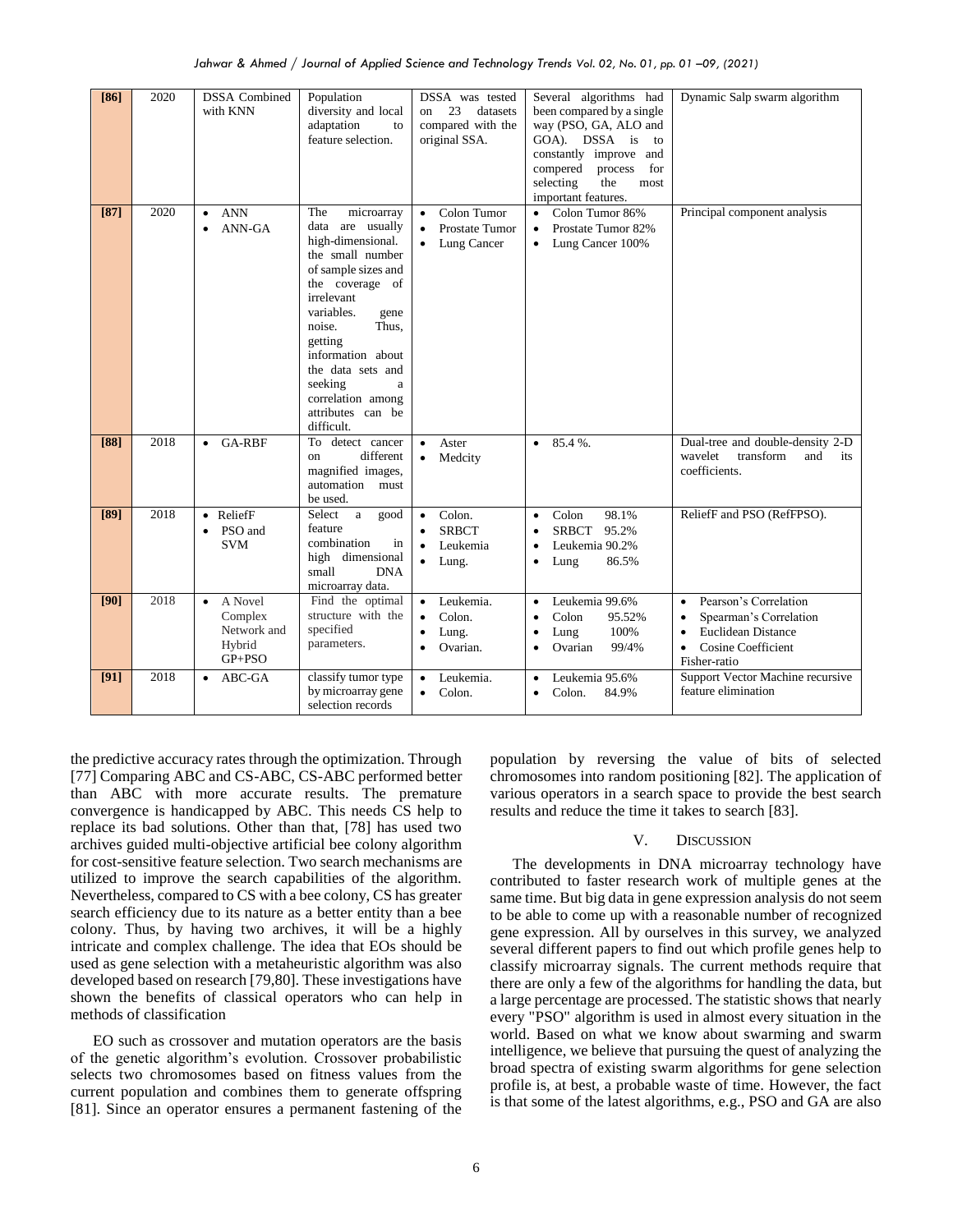used in combination with some other techniques and present very promising results in gene section profile. Some of the novel algorithms that were developed still provided enough improvement in diagnosis/treatment to be considered useful and create an impact. Thus, as this paper intends, it is to support a researcher in picking out the most suitable algorithm and its setting for data mining tasks and endeavors. For this purpose, alongside the characteristics of the abundance of swarm algorithms for gene selection profile, it may well help to be aware of various practical implications of these algorithms and their use. Some researchers claim that different modifications, adaptations, and hybrids have worked very well to develop a very useful and practical artificial intelligence.

## VI. CONCLUSION

Microarray devices can build databases of cancerous cells. Generally, training datasets used to classify cancer cells are rather small when compared to the huge number of genes involved. This paper provides a systematic survey of gene selection profiles for the classification of microarray results. Along with the review of machine learning algorithms, this research area has been primarily based on a limited number of gene fragments. We first studied several papers and tagged them as per table. The gene selection profile is described in each research paper of intelligent classification. We also showed a comparison between different datasets to show the comparison of the usage of data mining tools.

# ACKNOWLEDGMENT

The authors would like to acknowledge Duhok Polytechnic University for providing all financial support and support for this study.

#### **REFERENCES**

- [1] Zebari, D. A., Zeebaree, D. Q., Abdulazeez, A. M., Haron, H., & Hamed, H. N. A. (2020). Improved Threshold Based and Trainable Fully Automated Segmentation for Breast Cancer Boundary and Pectoral Muscle in Mammogram Images. IEEE Access, 8, 203097-203116.
- [2] Hameed, I., Masoodi, S. R., Malik, P. A., Mir, S. A., Ghazanfar, K., & Ganai, B. A. (2018). Genetic variations in key inflammatory cytokines exacerbates the risk of diabetic nephropathy by influencing the gene expression. Gene, 661, 51-59.
- [3] Tang, J., Alelyani, S., & Liu, H. (2014). Feature selection for classification: A review. Data classification: Algorithms and applications, 37.
- [4] Petre, I. O., & Buiu, C. (2017, June). A colon cancer microarray analysis technique. In 2017 E-Health and Bioengineering Conference (EHB) (pp. 265-268). IEEE.
- [5] Wu, P., & Wang, D. (2018). Classification of a DNA microarray for diagnosing cancer using a complex network-based method. IEEE/ACM transactions on computational biology and bioinformatics, 16(3), 801- 808.
- [6] Deng, S. P., Zhu, L., & Huang, D. S. (2015, December). Mining the bladder cancer-associated genes by an integrated strategy for the construction and analysis of differential co-expression networks. In BMC genomics (Vol. 16, No. 3, pp. 1-10). BioMed Central.
- [7] Deng, S. P., & Huang, D. S. (2014). SFAPS: An R package for structure/function analysis of protein sequences based on informational spectrum method. Methods, 69(3), 207-212.
- [8] Zeebaree, D. Q., Haron, H., & Abdulazeez, A. M. (2018, October). Gene selection and classification of microarray data using a convolutional neural network. In 2018 International Conference on Advanced Science and Engineering (ICOASE) (pp. 145-150). IEEE.
- [9] Ahmed, O., & Brifcani, A. (2019, April). Gene Expression Classification Based on Deep Learning. In 2019 4th Scientific International Conference Najaf (SICN) (pp. 145-149). IEEE
- [10] Zebari, D. A., Haron, H., Zeebaree, S. R., & Zeebaree, D. Q. (2019, April). Enhance the Mammogram Images for Both Segmentation and Feature Extraction Using Wavelet Transform. In 2019 International Conference on Advanced Science and Engineering (ICOASE) (pp. 100- 105). IEEE.
- [11] Leung, Y. Y., Chang, C. Q., Hung, Y. S., & Fung, P. C. W. (2006, August). Gene selection for brain cancer classification. In 2006 International Conference of the IEEE Engineering in Medicine and Biology Society (pp. 5846-5849). IEEE.
- [12] Zeebaree, D. Q., Haron, H., Abdulazeez, A. M., & Zebari, D. A. (2019, April). Machine learning and Region Growing for Breast Cancer Segmentation. In 2019 International Conference on Advanced Science and Engineering (ICOASE) (pp. 88-93). IEEE.
- [13] Tell-Marti, G., Sarda, S. P., & Puig-Butille, J. A. (2019). Gene Expression Microarray: Technical Fundamentals and Data Analysis.
- [14] Zeebaree, D. Q., Haron, H., Abdulazeez, A. M., & Zebari, D. A. (2019, April). Trainable Model Based on New Uniform LBP Feature to Identify the Risk of the Breast Cancer. In 2019 International Conference on Advanced Science and Engineering (ICOASE) (pp. 106-111). IEEE.
- [15] Zhang, R., Gao, H., Liu, Y., Lu, Y., & Cui, Y. (2018, November). Biclustering of Gene Expression Data Based on Binary Artificial Fish Swarm Algorithm. In 2018 5th IEEE International Conference on Cloud Computing and Intelligence Systems (CCIS) (pp. 247-251). IEEE.
- [16] Bolón-Canedo, V., Sánchez-Marono, N., Alonso-Betanzos, A., Benítez, J. M., & Herrera, F. (2014). A review of microarray datasets and applied feature selection methods. Information Sciences, 282, 111-135.
- [17] Tomašev, N., Radovanović, M., Mladenić, D., & Ivanović, M. (2013). The role of hubness in clustering high-dimensional data. IEEE Transactions on Knowledge & Data Engineering, (1), 1.
- [18] Zebari, N. A., Zebari, D. A., Zeebaree, D. Q., & Saeed, J. N. Significant features for steganography techniques using deoxyribonucleic acid: a review.
- [19] Ahmad, F. K., Norwawi, N. M., Deris, S., & Othman, N. H. (2008, August). A review of feature selection techniques via gene expression profiles. In 2008 International Symposium on Information Technology (Vol. 2, pp. 1-7). IEEE.
- [20] Mischel, P. S., Cloughesy, T. F., & Nelson, S. F. (2004). DNA-microarray analysis of brain cancer: molecular classification for therapy. Nature Reviews Neuroscience, 5(10), 782.
- [21] Zeebaree, D. Q., Haron, H., & Abdulazeez, A. M. (2018, October). Gene selection and classification of microarray data using convolutional neural network. In 2018 International Conference on Advanced Science and Engineering (ICOASE) (pp. 145-150). IEEE.
- [22] Rich, J. N., Hans, C., Jones, B., Iversen, E. S., McLendon, R. E., Rasheed, B. A., ... & West, M. (2005). Gene expression profiling and genetic markers in glioblastoma survival. Cancer research, 65(10), 4051-4058.
- [23] Jahwar, A. F., & Duhok, A. M. A. (2020). META-HEURISTIC ALGORITHMS FOR K-MEANS CLUSTERING: A REVIEW. PalArch's Journal of Archaeology of Egypt/Egyptology, 17(7), 12002-12020.
- [24] D. Q. Zeebaree, A. M. Abdulazeez, D. A. Zebari, H. Haron and H. Nuzly, "Multi-level fusion in ultrasound for cancer detection based on uniform lbp features," Computers, Materials & Continua, vol. 66, no.3, pp. 3363– 3382, 2021.
- [25] Zebari, D. A., Haron, H., Zeebaree, D. Q., & Zain, A. M. (2019, August). A Simultaneous Approach for Compression and Encryption Techniques Using Deoxyribonucleic Acid. In 2019 13th International Conference on Software, Knowledge, Information Management and Applications (SKIMA) (pp. 1-6). IEEE.
- [26] Guyon, I., & Elisseeff, A. (2003). An introduction to variable and feature selection. Journal of machine learning research, 3(Mar), 1157-1182.
- Othman, G., & Zeebaree, D. Q. (2020). The Applications of Discrete Wavelet Transform in Image Processing: A Review. Journal of Soft Computing and Data Mining, 1(2), 31-43.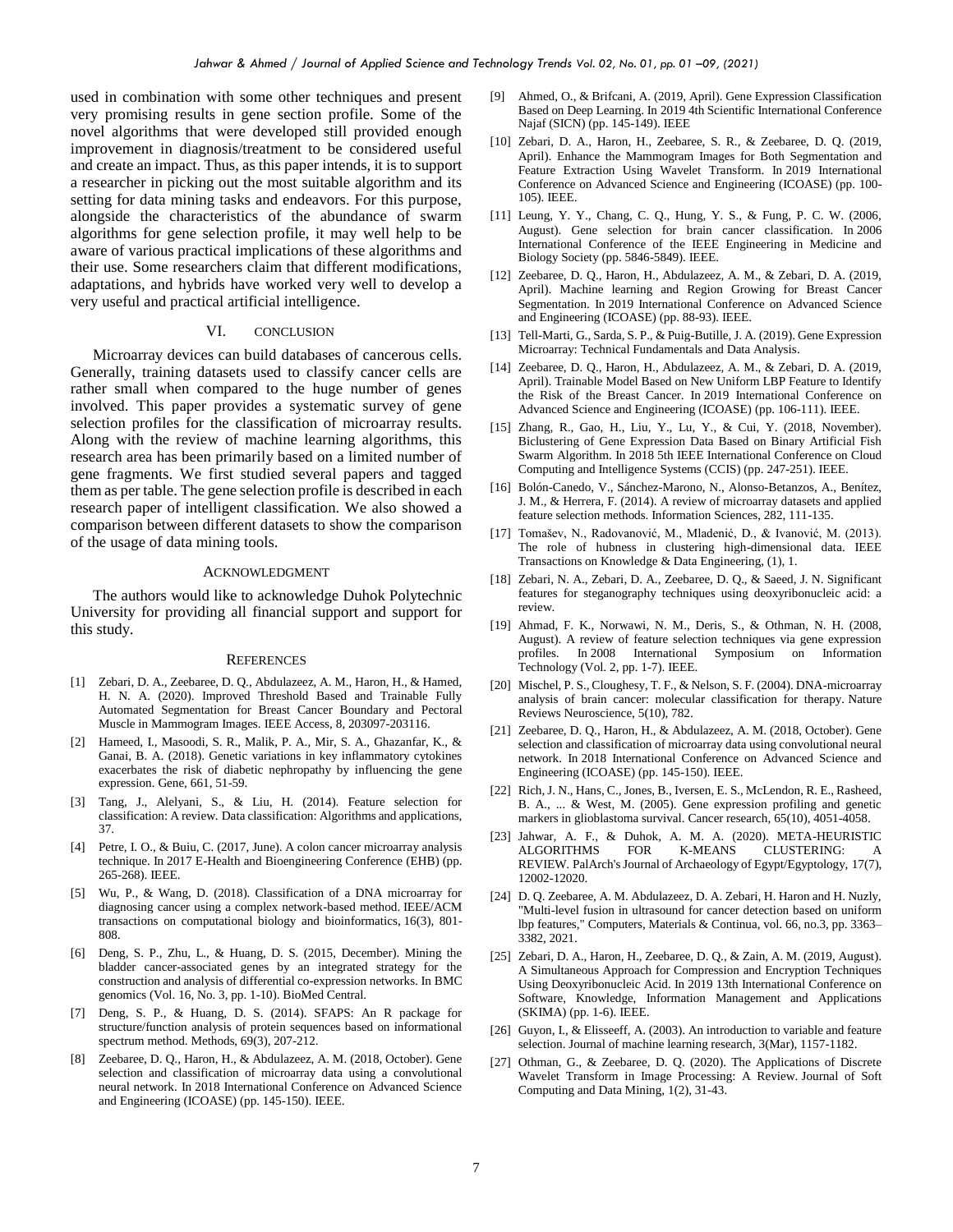- [28] Dadaneh, B. Z., Markid, H. Y., & Zakerolhosseini, A. (2016). Unsupervised probabilistic feature selection using ant colony optimization. Expert Systems with Applications, 53, 27-42.
- [29] Abdel-Basset, M., Fakhry, A. E., El-Henawy, I., Qiu, T., & Sangaiah, A. K. (2017). Feature and intensity based medical image registration using particle swarm optimization. Journal of medical systems, 41(12), 197.
- [30] Su, H. (2019). Siting and sizing of distributed generators based on improved simulated annealing particle swarm optimization. Environmental Science and Pollution Research, 26(18), 17927-17938.
- [31] Mandal, S. (2017). A modified particle swarm optimization algorithm based on self-adaptive acceleration constants. International Journal of Modern Education and Computer Science, 9(8), 49.
- [32] Zebari, D. A., Zeebaree, D. Q., Saeed, J. N., Zebari, N. A., & Adel, A. Z. (2020). Image steganography based on swarm intelligence algorithms: A survey. people, 7(8), 9.
- [33] Petre, I. O., & Buiu, C. (2017, June). A colon cancer microarray analysis technique. In 2017 E-Health and Bioengineering Conference (EHB) (pp. 265-268). IEEE.
- [34] Zhang, X., He, T., Ouyang, L., Xu, X., & Chen, S. (2018, December). A Survey of Gene Selection and Classification Techniques Based on Cancer Microarray Data Analysis. In 2018 IEEE 4th International Conference on Computer and Communications (ICCC) (pp. 1809-1813). IEEE.
- [35] Brazma, Alvis, and Jaak Vilo. "Gene expression data analysis." FEBS Letters 480.1 (2000): 17-24.
- [36] Sherlock, Gavin. "Analysis of large-scale gene expression data." Current opinion in immunology 12.2 (2000): 201-205.
- [37] Othman, M. S., Kumaran, S. R., & Yusuf, L. M. (2020). Gene Selection Using Hybrid Multi-Objective Cuckoo Search Algorithm with Evolutionary Operators for Cancer Microarray Data. IEEE Access, 8, 186348-186361.
- [38] Lai, C. M., & Huang, H. P. (2020). A gene selection algorithm using simplified swarm optimization with multi-filter ensemble technique. Applied Soft Computing, 106994.
- [39] Pino Angulo, A. (2018). Gene selection for microarray cancer data classification by a novel rule-based algorithm. Information, 9(1), 6.
- [40] Zhai, Y., Yin, S., & Zhang, D. (2016). Association between antipsychotic drugs and mortality in older persons with Alzheimer's disease: A systematic review and meta-analysis. Journal of Alzheimer's Disease, 52(2), 631-639.
- [41] Lin, S.W., Ying, K.C., Chen, S.C., Lee, Z.J.: Particle swarm optimization for parameter determination and feature selection of support vector machines. Expert Syst.Appl. 35(4), 1817–1824 (2008).
- [42] Pérez-Grijalba, V., Pesini, P., Monleon, I., Boada, M., Tárraga, L., Ruiz-Laza, A., ... & Sarasa, M. (2013). Several direct and calculated biomarkers from the amyloid-β pool in blood are associated with an increased likelihood of suffering from mild cognitive impairment. Journal of Alzheimer's Disease, 36(1), 211-219.
- [43] Chan, S. C., Wu, H. C., Lin, J. Q., & Zhang, Z. G. (2018, November). A Partial least squares-based regression approach for analysis of frontotemporal dementia gene markers in human brain gene microarray data. In 2018 IEEE 23rd International Conference on Digital Signal Processing (DSP) (pp. 1-5). IEEE.
- [44] Hegde, R. B., Prasad, K., Hebbar, H., Singh, B. M. K., & Sandhya, I. (2019). Automated Decision Support System for Detection of Leukemia from Peripheral Blood Smear Images. Journal of Digital Imaging, 1-14.
- [45] Harun, N. H., Bakar, J. A., Abd Wahab, Z., Osman, M. K., & Harun, H. (2020, April). Color Image Enhancement of Acute Leukemia Cells in Blood Microscopic Image for Leukemia Detection Sample. In 2020 IEEE 10th Symposium on Computer Applications & Industrial Electronics (SCAIE) (pp. 24-29). IEEE.
- [46] Asl, A. A. S., & Zarandi, M. H. F. (2017, October). A type-2 fuzzy expert system for diagnosis of leukemia. In North American Fuzzy Information Processing Society Annual Conference (pp. 52-60). Springer, Cham.
- [47] Hasri, N.N.M., et al., Improved Support Vector Machine Using Multiple SVM-RFE for Cancer Classification. International Journal on Advanced Science, Engineering and Information Technology, 2017. 7(4-2): p. 1589- 1594.
- [48] Banga, J. R. (2008). Optimization in computational systems biology. BMC systems biology, 2(1), 1-7.
- [49] Krause, J., Ruxton, G. D., & Krause, S. (2010). Swarm intelligence in animals and humans. Trends in ecology & evolution, 25(1), 28-34.
- [50] Murray, J. D. (2007). Mathematical biology: I. An introduction (Vol. 17). Springer Science & Business Media.
- [51] Bonabeau, E., Dorigo, M., Marco, D. D. R. D. F., Theraulaz, G., & Théraulaz, G. (1999). Swarm intelligence: from natural to artificial systems (No. 1). Oxford university press.
- [52] Yan-fei Zhu and Xiong-min Tang, "Overview of swarm intelligence," 2010 International Conference on Computer Application and System Modeling (ICCASM 2010), Taiyuan, 2010, pp. V9-400-V9- 403, doi: 10.1109/ICCASM.2010.5623005.
- [53] Prabha, K. A., & Visalakshi, N. K. (2014, March). Improved particle swarm optimization-based k-means clustering. In 2014 International Conference on Intelligent Computing Applications (pp. 59-63). IEEE.
- [54] Coelho, R.A., d. R. N. Guimares, F., Esmin, A.A.A., 2014. Applying swarm ensemble clustering technique for fault prediction using software metrics. In: 2014 13<sup>th</sup> International Conference on Machine Learning and Applications. pp. 356–361.
- [55] Hossain, M.S., Moniruzzaman, M., Muhammad, G., Ghoneim, A., Alamri, A., 2016. Big data-driven service composition using parallel clustered particle swarm optimization in mobile environment. IEEE Trans. Serv. Comput. 9 (5), 806–817.
- [56] Esmin, A.A.A., Coelho, R.A., 2013. Consensus clustering based on particle swarm optimization algorithm. In: Proceedings of the 2013 IEEE International Conference on Systems, Man, and Cybernetics. IEEE Computer Society, pp. 2280–2285.
- [57] Nanda, S.J., Panda, G., 2014. A survey on nature inspired metaheuristic algorithms for partitional clustering. Swarm Evol. Comput. 16, 1–18.
- [58] Figueiredo, E., Macedo, M., Siqueira, H. V., Santana Jr, C. J., Gokhale, A., & Bastos-Filho, C. J. (2019). Swarm intelligence for clustering—A systematic review with new perspectives on data mining. Engineering Applications of Artificial Intelligence, 82, 313-329.
- [59] Han, S. Y., Zhang, C. H., & Tang, G. Y. (2017). Approximation optimal vibration for networked nonlinear vehicle active suspension with actuator time delay. Asian Journal of Control, 19(3), 983-995.
- [60] Hu, Z., Su, Q., & Xia, X. (2016). Multiobjective image color quantization algorithm based on self-adaptive hybrid differential evolution. Computational intelligence and neuroscience, 2016.
- [61] Ng, W. S., Neoh, S. C., Htike, K. K., & Wang, S. L. (2017). Particle Swarm Feature Selection for Microarray Leukemia Classification. Progress in Energy and Environment, 2, 1-8.
- [62] Premalatha, K., & Natarajan, A. M. (2010). Hybrid PSO and GA models for document clustering. Int. J. Advance. Soft Comput. Appl, 2(3), 302- 320.
- [63] Rajasekhar, A., Lynn, N., Das, S., Suganthan, P., 2017. Computing with the collective intelligence of honey bees - a survey. Swarm Evol. Comput. 32, 25–48.
- [64] Karaboga, D., & Akay, B. (2009). A survey: algorithms simulating bee swarm intelligence. Artificial intelligence review, 31(1-4), 61.
- [65] Ghanbarzadeh, T. (2007). Multi-objective optimization using the bees algorithm. In Proceedings of International Virtual Conference on Intelligent Production Machines and Systems (IPROMS), Cardiff, UK.
- [66] Karaboga, D., & Basturk, B. (2008). On the performance of artificial bee colony (ABC) algorithm. Applied soft computing, 8(1), 687-697.
- [67] Liyan, D., Sainan, Z., Geng, T., Yongli, L., & Guanyan, C. (2013, November). Ant colony clustering algorithm based on swarm intelligence. In 2013 6th International Conference on Intelligent Networks and Intelligent Systems (ICINIS) (pp. 123-126). IEEE.
- [68] Shreem, S. S., Abdullah, S., & Nazri, M. Z. A. (2016). Hybrid feature selection algorithm using symmetrical uncertainty and a harmony search algorithm. International Journal of Systems Science, 47(6), 1312-1329.
- [69] Chen, K. H., Wang, K. J., Wang, K. M., & Angelia, M. A. (2014). Applying particle swarm optimization-based decision tree classifier for cancer classification on gene expression data. Applied Soft Computing, 24, 773-780.